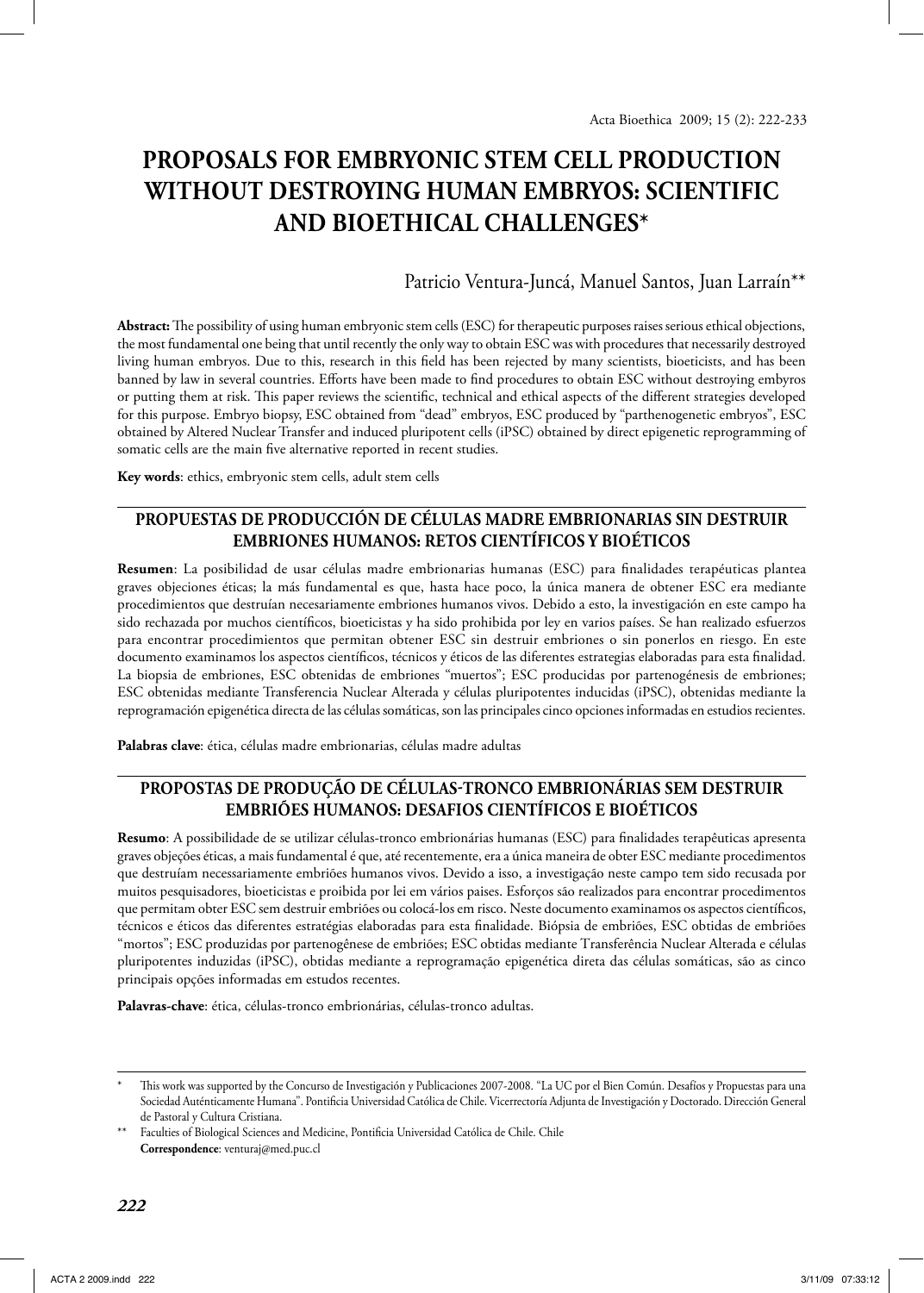## **Introduction**

Embryonic stem cells (ESC) have attracted scientific and public attention, mainly because of two issues. The first one is the promise of regenerative medicine through the replacement of damaged cells with new healthy cells, permitting the treatment and even cure of diseases, many of them without known effective treatments such as Parkinson's disease, diabetes, osteoporosis, spinal cord injuries, Alzheimer's disease, leukaemia and multiple sclerosis*(1)*. The second one is an ethical issue*(2)*. The main ethical objection is that ESC are obtained from human embryos, which implies their destruction. ESC can be obtained from surplus embryos resulting from in vitro fertilization (IVF) or from induced abortions. The production of cloned human embryos is another potential source for obtaining ESC.

Stem cells can also be find in most tissues and organs of a developed animal and human organism and their rôle is to repair or to maintain the tissue in which are they found. They are called adult stem cells (ASC) or somatic stem cells, including those obtained from the umbilical cord. They have some general properties similar to ESC, as well as some differences that will be discussed later.

We will not address the ontological status of the human embryo and its right to life in this paper, although we are aware of the central rôle that this issue has in the debate. However, we can verify that the ethical debate exists and that for many people, governments and legislatures it is not acceptable to use human embryos for this or other purposes, given that it implies risks for the life, integrity and future of the embryos. In fact, this is why some countries have completely banned ESC research or have cut funding for such studies. It is in this context that different efforts have been made to obtain ESC with methods that do not imply risks for human embryos or their destruction. The objective of this paper is to analyse the scientific, technical and ethical aspects of these proposals.

# **What defines stem cells? Differences between ESC and ASC**

There is no complete scientific consensus on the definition of stem cells, but there is agreement that stems cells have two essential and defining characteristics $\cdot$ :

- They are undifferentiated cells that can be cultured and will proliferate in vitro indefinitely, without differentiating. Thus a population of ESC can divide in a laboratory and give rise to millions of cells. On the contrary, most ASC can divide in vitro for a more limited time. There is ongoing research to explain and overcome this limitation.
- In certain experimental environments ESC can differentiate into different cells of body tissues and thus could be used for transplantation therapy in humans. It was thought that ASC could only differentiate into cells of the tissues in which they exist, but current experimental data, while controversial, shows that ASC can differentiate into several cell types, including cells of the nervous system.
- ESC produce a type of tumour called teratomas. This is a property not yet found in ASC, and is one of the reasons not to begin clinical trials with ESC and research mainly restricted to animals. In contrast, there are many ongoing clinical trials with ASC*(3)*<sup>2</sup> . Bone marrow transplantation transplant for the treatment of cancers is a proven therapy*(4)*.
- The ethical limitations in obtaining human ESC have encouraged efforts to obtain them with techniques that would not provoke ethical objections, the most relevant of these is the destruction of human embryos. We will review propositions presented for this purpose, their technical feasibility and the ethical and scientific controversies associated with them.

**1. Embryo biopsy.** One or more blastomeres are removed from a living embryo, as done in preimplantation genetic diagnosis (PGD)

**Technical feasibility**. A group of scientists coordinated by Robert Lanza from Advance Cell Technology published the first two papers reporting that ESC had been obtained by this method*(5,6)*. Other researchers have obtained similar results*(7)*.

**Research with mouse embryo**. Eight-cell stage mouse embryos were biopsied, using a single-cell embryo biopsy technique, similar to the one used in pre-implantation diagnosis of genetic defects*(1)*. Under special culture conditions, cell lines were developed with the morphology and pluripotency marker characteristics of ESC. This was confirmed by the fact that these cell

http://stemcells.nih.gov/info/basics/basics2.asp II. What are the unique properties of all stem cells?

<sup>2</sup> http://clinicaltrials.gov/ct2/results?term=adult+stem+cells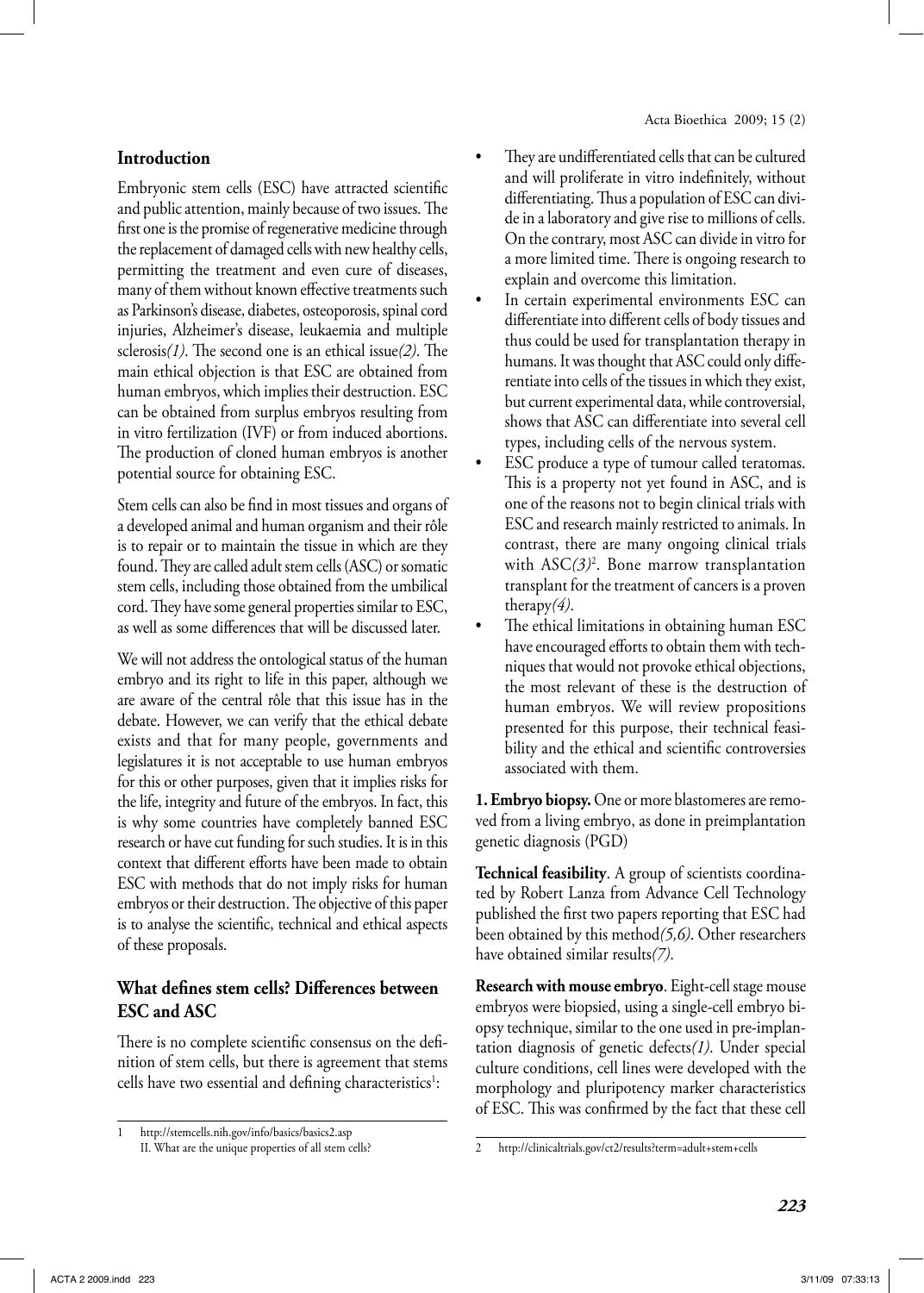lines developed the three germ lines, and teratomas, and could produce chimeras when injected in mouse blastocysts. The blastomere-biopsied embryos were implanted and developed to term in a similar proportion compared to control non-biopsied embryos. In a recent study, ESC lines were obtained from two cells, four- and eight-cell mouse embryo that proved to be more efficient<sup>1</sup>.

**Research in human embryo**. Sixteen unused embryos produced by in vitro fertilization (IVF) were used for the research, with the informed consent of the "owners". Multiple blastomere biopsies were performed from each embryo to reduce the number of embryos needed for the research. Some 91 blastomeres were obtained and cultured in a special medium. They developed 19 outgrowths of embryonic-like stem cells. From these, only two stable human ESC (hESC) cell lines proliferated for more than eight months, showing the morphology and expression of markers of pluripotency and the capacity to form tissues derived from the three embryonic germ layers and to form teratomas. These hES do not solve the problem of genetic compatibility. They could be stored in banks for use years later in case the biopsied embryo is allowed to continue its development and presents some of the diseases that could be treated with these ESC.

**Ethical considerations**. This method raises different types of ethical objections:

- The technique implies the use of embryos produced by IVF, which raises ethical objections among many people.
- The fate of the biopsied embryo used for obtaining human ESC. "Surplus" embryos from IVF are generally not implanted; they run the risk of being destroyed, as was the case in this study*(8)*.
- Potential risks for the embryo without benefit. The technique used is similar to that for preimplantation genetic diagnosis (PGD). In most cases, this is done to provide information in deciding about abortion, which is in itself a major ethical problem. The risks for the embryo to remove a blastomere are unknown, and the embryo receives no benefit with the procedure. For these reasons, the authors of the cited article do not recommend the procedure to be applied, except for PGD. There are also questions about the possibility of doing the PGD and the derivation of human ESC from only one blastomere. If two blastomeres are

removed, the risk for the viability of the embryo increases*(9)*.

Risk of reprogramming a new embryo? Under the conditions of this technique there is no theoretical or empirical evidence that this can happen.

At this stage of knowledge, probably few parents would accept the risks of an embryo biopsy just to obtain ESC that could potentially benefit their child. And in the context of PGD there are still unsolved technical aspects. Embryo biopsy could reduce the probability of a successful IVF*.* With this method the number of ESC is very low, which could alter the accuracy of PGD. The results for the parents could finally be very few or no stem cell line and poorer cells for PGD*(10)*.

#### **2. ESC Obtained from "dead" embryos.**

**Criteria for embryonic death: Technical feasibility.** This alternative´s hypothesis seeks to apply similar criteria to the embryo as that of brain death used when transplanting organs from dead people.

- In 2004 Landry and Zucker proposed a definition for embryo death applying the criteria of organismic death used in relation to brain death as the "*irreversible loss of the capacity for all ongoing and integrated organic functioning*"*(11)*. They argued that embryo death is the loss of capacity of a 4- to 8-cell human embryo for ongoing and integrated cellular division, growth and differentiation. They further argued that even if individual cells remain alive with the irreversible loss of these capacities the embryo could be properly considered organismically dead. How can this be objectively determined? The authors propose that death is equivalent to the "*irreversible arrest of cleavage".* But they recognize the need for objective criteria to determine irreversible arrest. In 2006, they continued in their research to establish embryo death *(12)*. In a retrospective study with 444 embryos, produced by IVF, that were considered nonviable, they found that 142 at day 5 had hypocellularity and lack of compaction. None of them progressed to compacted morula or normal blastocyst. The authors propose this criteria for assigning irreversible arrested development and hence "*irreversible loss of integrated organic function*".
- Zhang et al (2006) developed embryonic stem cells from arrested embryos*(13)*. 161 "surplus"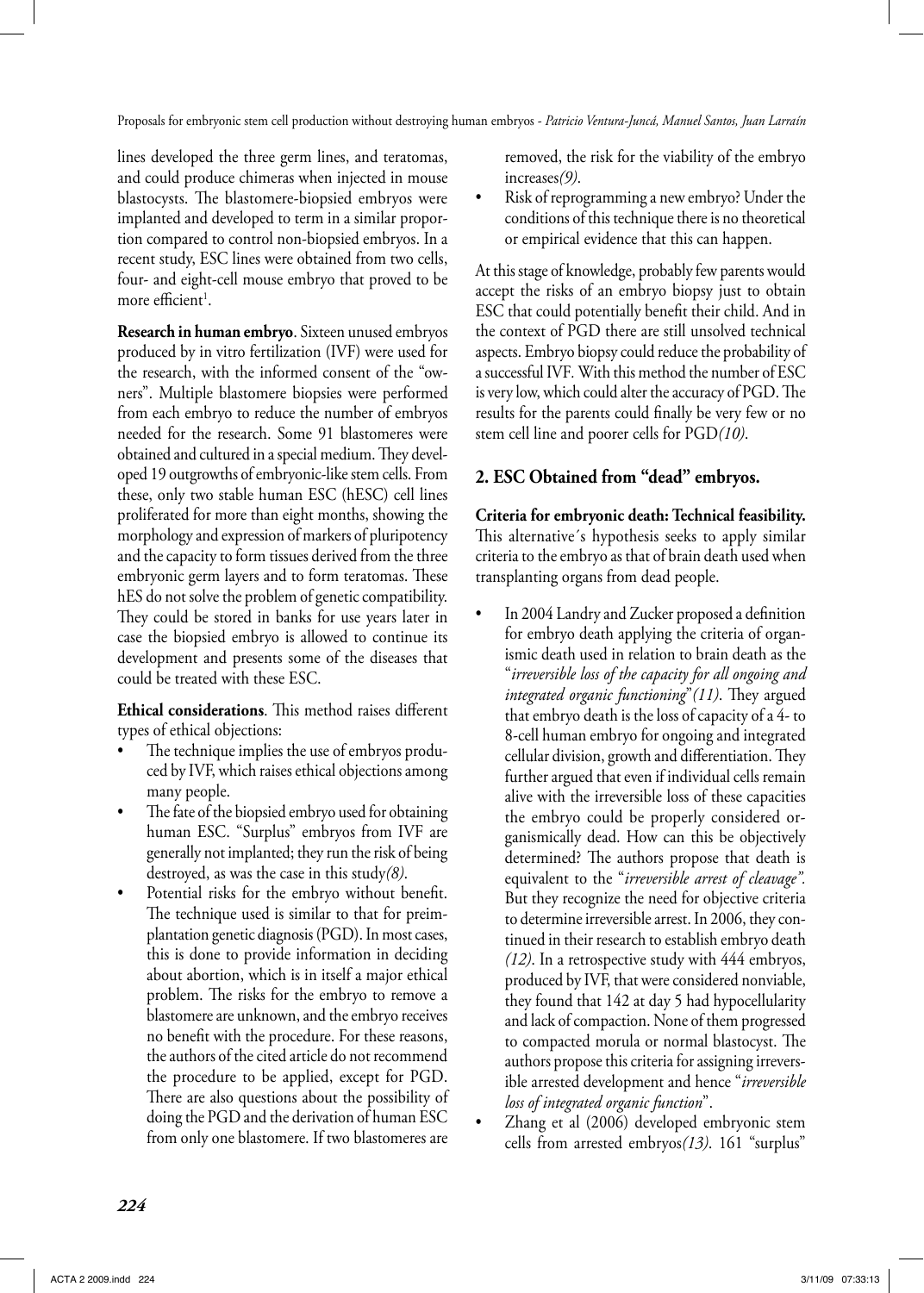embryo produced by IVF were donated for the research. When no cleavage division of blastomeres was observed for 24 to 48 hours in the in vitro culture (IVC), the authors considered that an embryo was in a stage of irreversible arrest. Using this criterion with the 161 embryos, the results were the following:

- 29 developed normally until cells were extracted from IMC of the blastocyst.
- 119 arrested 3 to 5 days after fertilization: early arrested embryos
- 13 arrested 6 to 7 days after IVF: late arrested embryos
- The authors tried to derive ESC from each of these 3 groups:
	- ESC lines were derived from eight of the 29 normally developing embryos.
	- No ESC lines were derived from the early arrested embryos (3-5-days)
	- One ESC line was obtained from one of 13 late arrested embryos (6-7 days) that seem to have the properties of normal ESC.
- The authors do not state explicitly that arrested embryos are dead. They only point out that, as they are not viable, their use for obtaining ESC would produce fewer ethical objections.

**Scientific and technical considerations.** The central question about this approach is how to diagnosis an embryo as dead. The embryo must have at least part of the cells of its Internal Mass Cell (IMC) alive in an appropriate condition for deriving ESC. Brain death has very defined criteria, which cannot be applied to the embryo. Consequently, the analogy cannot be made. How can the loss of integration functions in the embryo be determined? There are at least two questions to resolve that have been pointed out by several scientists*(14)*:

Irreversible arrest is undoubtedly necessary for determining that an embryo is dead, but: Is it sufficient? Is it equivalent to "*irreversible loss of integrated organic function*," as stated by Landry and Zucker? The technique will continue to be compromised by the uncertainty as to what constitute embryonic death. There are clear criteria for defining someone as irreversibly brain dead but no such clarity exists in the case of embryonic death. As Pearson notes the procedure is rendered unacceptable if there is even a remote possibility of reviving an embryo*(14).*

Second, even if the definition would be accepted, the question remains: are there reliable methods for determining when an embryo has arrived to a state of irreversible arrest? Landry and Zucker conclude from their retrospective study that the lack of compaction and hypocellularity are sufficient criteria for defining irreversible arrest because none of the embryos with these characteristics progressed to compacted morula or normal blastocyst. But this is an insufficient argument to affirm that the embryo is dead. The only logical conclusion is that these embryos are not viable. In a topic like this, retrospective studies have great limitations and prospective studies are limited by ethical considerations.

The fact that the source is unused embryos from fertility treatments may encourage IVF embryo production.

**Scientific and ethical questions and objections:** The quality of the ESC lines obtained from what are considered dead embryos is a matter of concern. In this respect, George Daley of the Harvard Stem Cell Institute wonders if cells from arrested embryos are not problematic, given that something provoked the arrest of embryo<sup>3</sup>.

> From *dead embryos to discarded embryos*. The lack of a clear criteria for when to consider an embryo as dead has led to a redirecting of efforts to obtain ESC lines from embryos of poor quality that have attained the blastocyst stage. Lerou et al.*(15)* found that early arrested embryos (3 days) are very inefficient for obtaining ESC lines, 0.6% (1/171), those arrested at day 5 4.1% (10/242) and those that reach the blastocyst stage, 8.5% (8/94). Based on these results, they verify that poor-quality embryos rejected for clinical use on day 5 post-fertilization have an efficiency for hESC drivation comparable to that of frozen embryos. They add that there are potentially hundreds of thousands of embryos available for hESC derivation, given the enormous number of embryos discarded in the United States in assisted reproductive technology because the embryos are of low morphological grade and have a low developmental

<sup>3</sup> Quoted by Antony Barnett and Robin McKie. *The Observer*, Sunday, September 24 2006.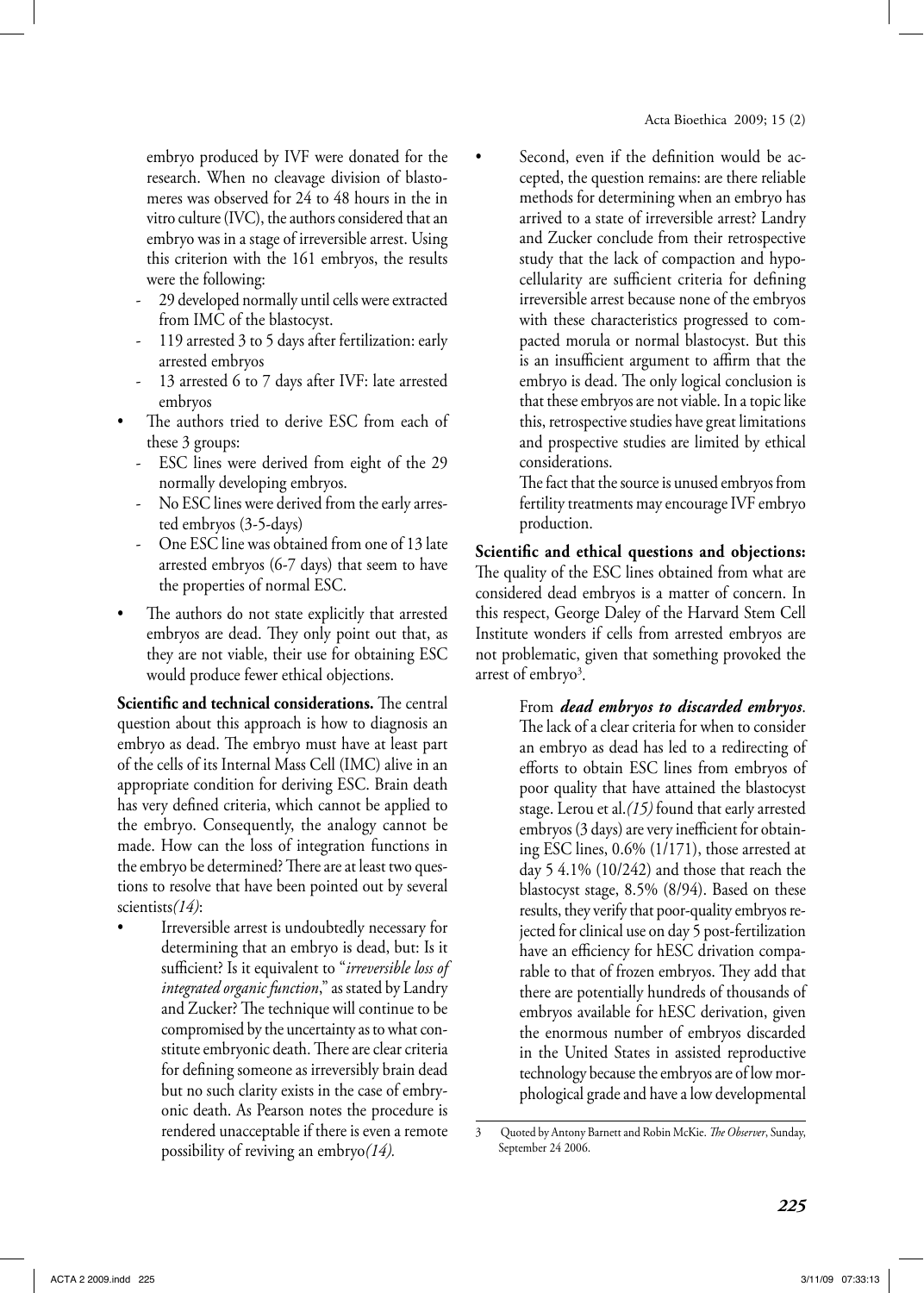potential. This is an expression of the slippery slope that begins with an imprecise definition of a dead embryo, continues with the use of embryos considered as not being viable, and finally of embryos of poor quality. It is clear that not all the poor quality embryos that are discarded are dead.

### **3. ESC produced by "parthenogenetic embryos"**

- **What is parthenogenesis?** Parthenogenesis is the development of an embryo directly from an oocyte without fertilization. Many animals (such as fish, ants, flies, honey bees, amphibians, lizards and snakes) and plant species reproduce via parthenogenesis. Mammals are not capable of this type of reproduction. Mammalian embryonic development requires gene expression from the paternal genome. Parthenogenetic mouse embryos develop only to the early limb bud stage *(16)*.
- **• Scientific and technical aspects.** 
	- **- Development of mammalian parthenote to blastocyst stage.** For **a decade** there have been efficient methods for producing parthenotes. The first method described in the literature consists of arresting oocytes at the second meiotic metaphase (MII) **and chemically activating them with cytochalasin**, a drug that prevents extrusion of the second polar body*(17)*. Diploid is maintained and the resulting pseudo zygote can develop into a blastocyst from which ESC can be isolated. Another method includes preventing the extrusion of the first polar body. A tetraploid oocyte is formed that is transformed into a diploid with the extrusion of the second polar body*(18)*. The two methods produce parthenote that result in a different type of genetic parthenotes. Different methods to develop parthenotes in mammals, including humans, have been developed in recent years *(19)*. Even more recently, methods have been developed to produce parthenogenetic human blastocysts*(20)*.
	- **- Development of ESC from parthenogenetic blastocyst in animals.** The first ESC lines from parthenotes were developed from mice in 1983 *(21)*. Subsequently, parthenogenetic ESC (pESC) lines have been developed from non-

human primates *(22,23)*, rabbits *(24,25)* and mice *(16,26)*. There is evidence that ESC are produced more efficiently from parthenogenetic embryos than from cloned embryos*(27)*.

- **- Development of ESC from human parthenogenetic blastocysts.** Revazova et al reported the first pESC lines derived from human parthenotes*(28,29)*. Their behaviour is similar to regular ESC in morphology and can give rise to the derivatives of the three germ layers in immune deficient mice. They have proliferated for more than 10 months. These pESC would be compatible with the donor's immune system. Other reports have also been recently published*(30,31)*. It is interesting that the work reported by Hwang, that was once touted as the first to create human ESC lines through somatic cell nuclear transfer, has now been discovered to have originated by parthenogenesis*(32)*.
- **Scientific and ethical questions.** Two major questions arise:
	- Is a parthenote blastocyst an altered human embryo or just a ball of cells without organization? This is a major anthropological question with significant ethical consequences. How to resolve this doubt seems difficult. Up to the development of blastocyst, does this entity have the characteristics of an organism? It seems to have an integrated and organized functioning (selforganization) and capacity for development and certain intrinsic autonomy (self-development) from the environment *(33)*. Could it progress to other stages of development if implanted? In fact, parthenogenetic embryos have been implanted in different species and have reached a certain degree of development, although always abnormal *(34,35)*. Are these abnormal embryos, or just a group of disorganized tissue? In this respect Kevin Fitzgerald argues that in mammals you cannot obtain parthenogenetic offspring. If a spontaneous parthenogenetic growth could occur it would not be an embryo. But if parthenogenetic embryos are artificially induced, there is a valid question about what is being produced<sup>4</sup>. The discussion continues and at the center is the question of the ontological status

Barry P. Science News Online Week of Oct. 20, 2007; Vol. 172, No. 16.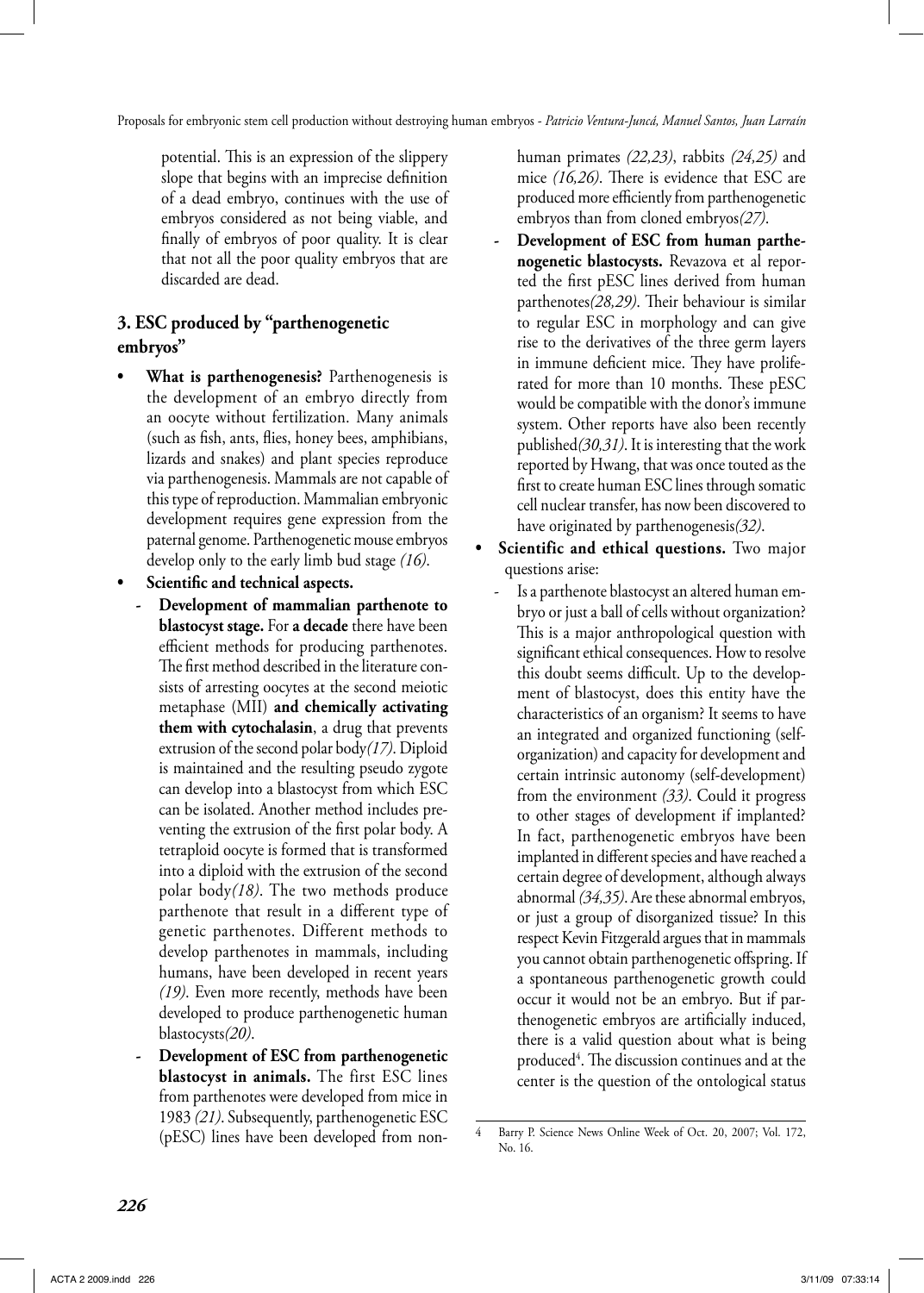of parthenotes, which needs to be established before activated oocytes can be considered as an ethical source for pluripotent stem cells *(36)*.

- Another ethical concern is how to obtain healthy eggs. In one study, as pointed out by one of the authors, J Janus, the oocytes were obtained from Russian women undergoing IVF procedures. No payments were made to the donors, but Janus states that the researchers did cover some costs of the IVF treatment"*(37)*.
- There is also the question of whether these pESC lines will be useful for regenerative medicine. What are the effects of not having parental imprinting? Brevini and Gandolfi *(31)* raise the question of the genetic stability and safety of such cells given that aneuploidy in human oocytes is relatively high. Concerns are expressed by other experts. Jeanne F. Loring4 has pointed out negative consequence can arise if the cell line is homozygous. She notes that in heterozygous cells the influence of either the paternal or maternal genes in determining whether a cell becomes cancerous is offset by the influence of the genes of the other parent*.* She is concerned that a gene copying error could result in a cell with two identical copies of the same gene, thus altering the balance of parental genes. This could in turn result in the cell becoming a malignant growth. This question needs more scientific research to be answered.

### **4. Altered Nuclear Transfer (ANT) and Oocyte Assisted Reprogramming (OAR).**

**What is ANT-OAR?** William Hurlbut, a member of the US President's Council on Bioethics (PCBE), was the author of this proposal on December 2004. ANT consists of a modification of the technique of nuclear transfer with a preemptive genetic and epigenetic modification of the nucleus of the somatic cell to be transferred*(38)*. When there is also an alteration of the oocyte cytoplasm before transfer is done, the technique is termed ANT with OAR. We will first focus our analysis on ANT alone. The hypothesis of those who defend this line of research is that the technique will result in a biological entity without the characteristics of an organism. W. Hurlbut argues that these alterations prevent the potential for coordinated organization and developmental,

which defines the embryonic organism. Thus, his method would allow for the generation of ESC lines using a biological entity that would not be considered an embryo*(39)*. This is an hypothesis that must be empirically proved and philosophically analyzed.

ANT: Scientific technical and ethical aspects. ANT was the initial proposition. The proponents of this technique argue that the Cdx2 gene is indispensable for the constitution of an embryo. This gene would be essential for the integration of the new organism as a whole. If the gene is silenced there is no organism, but rather only a biological entity lacking of self-organization and development. From an empirical point of view there are 2 main objections to this statement. The research that concluded that the Cdx2 gene was expressed very early in embryonic development *(40)* and that it was present in the first cleavage in only one of the blastomeres was retracted *(41)*. Other studies have demonstrated that the Cdx2 gene is not expressed at the two stage blastomeres in mice*(42)*. Thus, this gene might not be essential for the first stages of development.

There is one published paper in which ESC lines were obtained with this strategy in mice. The technique consisted of silencing the Cdx2 gene from the nucleus of the somatic cell transferred to the oocyte*(43)*. The cloned blastocysts were morphologically abnormal with no expression of the CDx2 gene. They lacked a functional trophoblast and failed to implant in foster mothers. Nonetheless, ESC lines were derived from these blastocysts. To test their pluripotency they were injected into diploid blastocysts. Postnatal chimeras were generated. The injected Cdx2 deficient ESC lines contributed to the formation of most tissues in the chimeras, with the exception of the intestine, where all the cells were Cdx2 positive derived from the host blastocyst. It is known that the Cdx2 gene is necessary for the development of the gastro intestinal tract*(44)*.

It is relevant that Meissner and Jaenisch, authors of this article*(43)*, recognize that the ethical dilemma may not be resolved since the Cdx2-deficient embryo appears to be normal in the first stages of development before the Cdx2 gene is expressed. Another aspect is that the function of the Cdx2 gene could be restored in the ESC derived by this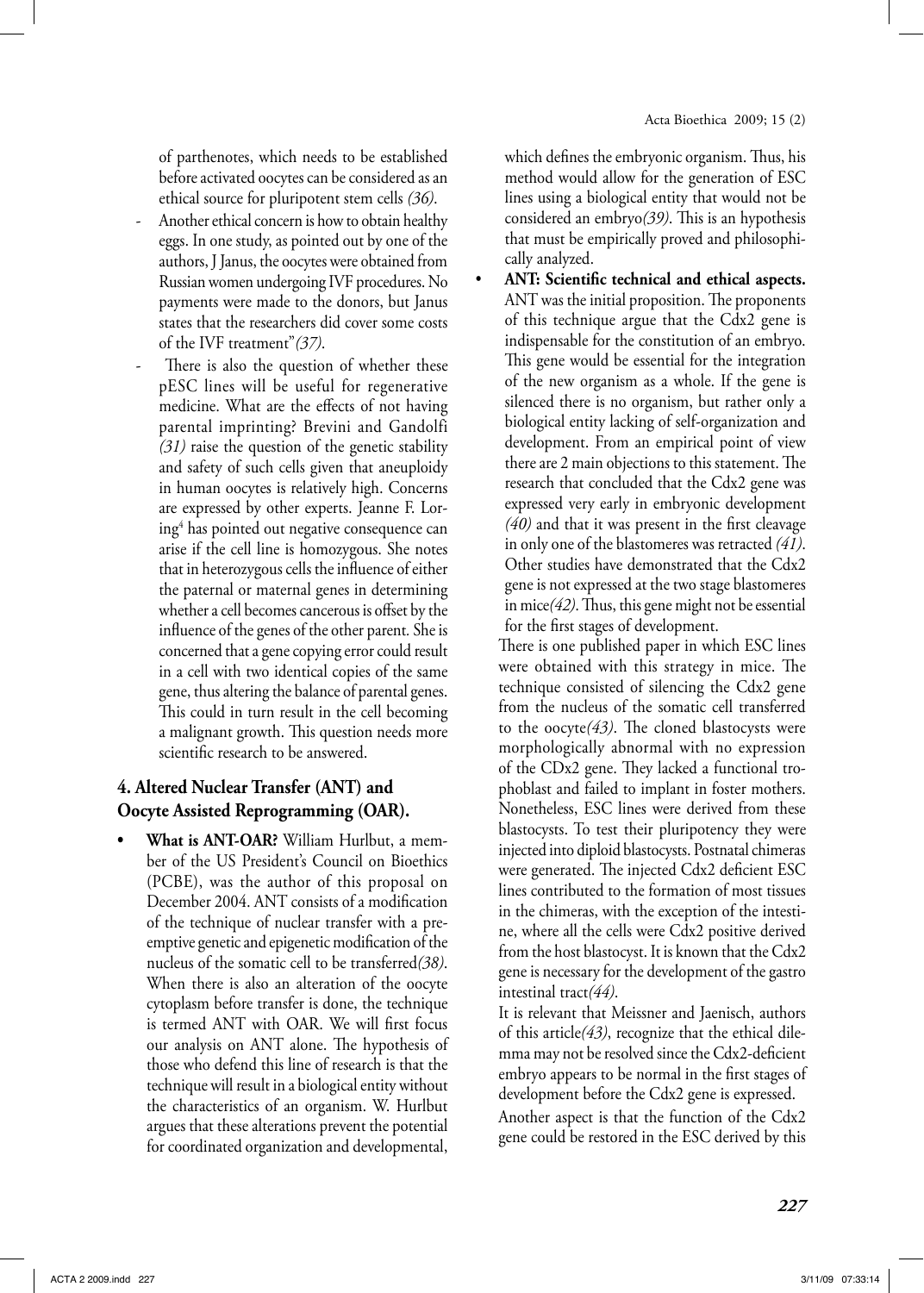technique. In theory, the so-called biological entity by its defenders could be transformed into an embryo during the development to blastocyst by restoring the capability of the Cdx2 at the stage of 2 or 4 cells. After recuperating the status of being an embryo, it could be possible to transform again the embryo into a biological entity by silencing the Cdx2 gene. It seems unlikely that the ontological condition of a biological organism could depend only on the simple silencing and activating of a gene. Thus, we could have new human beings that appear and disappears with this action alone. This demonstrates that the ethical aspects have not been solved and that the facts show that what are being produced are disabled embryos and not biological entities.

The philosophical debate has centered on what are sufficient and necessary characteristics of a new organism5 ? How can we differentiate a biological entity from an organism? Scientists and philosophers with the same anthropology regarding the human embryo differ in their evaluation of this technique *(45-47)*. Although an in-depth discussion of the different positions is beyond the objectives of this article, we agree with the view stated above that the silencing of the Cdx gene does not clearly produce something that is not an embryo.

ANT with OAR. Scientific, technical and ethi**cal aspects.** A group of thirty-five scientists, moral philosophers and theologians sign a joint statement supporting this alternative*(48)*. The hypothesis of the ANT modification is that a combination of epigenetic alterations of both the somatic nucleus and the enucleated egg would directly produce a pluripotent cell "that from the beginning would be clearly and unambiguously distinct from, and incompatible with, those of an embryo"*(48)*. W Hurlbut, the father of the proposal, argues that ANT-OAR results in a cell that at no point has the potential for integrated organization and coordinated development and behaves directly like pluripotent cell<sup>6</sup>.

The ethical debate has been similar to that around ANT alone. In our opinion, much of the ethical discussion remains theoretical given that there is no empirical data that this technique (ANT-OAR) is feasible. There is a debate as to whether this is a sound scientific hypothesis *(49)*. We think that until animal research arrives to some concrete results, it is difficult to make scientific and ethical conclusion.

# **5. Direct epigenetic reprogramming of somatic cells to induce pluripotent cells (iPSC)**

**• Development of epigenetic reprogramming of somatic cells.** The capacity of the oocyte to dedifferentiate somatic cells in the proces**s** of cloning resetting them to their embryonic epigenetic state was a major discovery in biology that is still not well understood*(50)*. Somatic cells can also be reprogrammed to a pluripotency state by fusion with ESC*(51,52)*. These facts led to the hypothesis that certain factors present in the ESC could induce epigenetic reprogramming of somatic cells to produce embryonic stem cells without using an egg.

In 2006 Takahashi and Yamanaka published a seminal paper on nuclear reprogramming research demonstrating that this was possible *(53)*. They hypothesized that factors that play a crucial role in maintaining pluripotency in ESC could also induce pluripotency if introduced to somatic cells. They first selected 24 genes as candidates for this purpose. These genes are expressed in ESC and are responsible for their unique characteristics. The genes were introduced by retroviral transduction into mice skin cells (fibroblasts). The fibroblasts had been previously modified by the introduction of a Neomycin resistant gene in the Fbx15 gene by homologous recombination. The Fbx15 gene, although it is not essential for maintaining pluripotency, is activated in ESC. Thus, cell colonies in which the Fbx15 gene activated will not be destroyed in the presence of Neomycin, and this serves in selecting colonies that resemble ESC. In their first experiments with the introduction of the 24 genes, Takahashi and Yamanaka obtained a small percentage of drug-resistant colonies. These cells were similar to ESC in morphology, growth and markers of pluripotency. Nanog was demethylated but not Oct4. No drug resistant colonies were obtained when only one gene was introduced.

<sup>5</sup> Communio 2004 and 2005 N° 31 and 32. Critiques of Altered Nuclear Transfer (ANT) and Oocyte Assisted reprogramming (OAR)

Hurlbut W. 2007 http://www.alterednucleartransfer.com/publications/1.pdf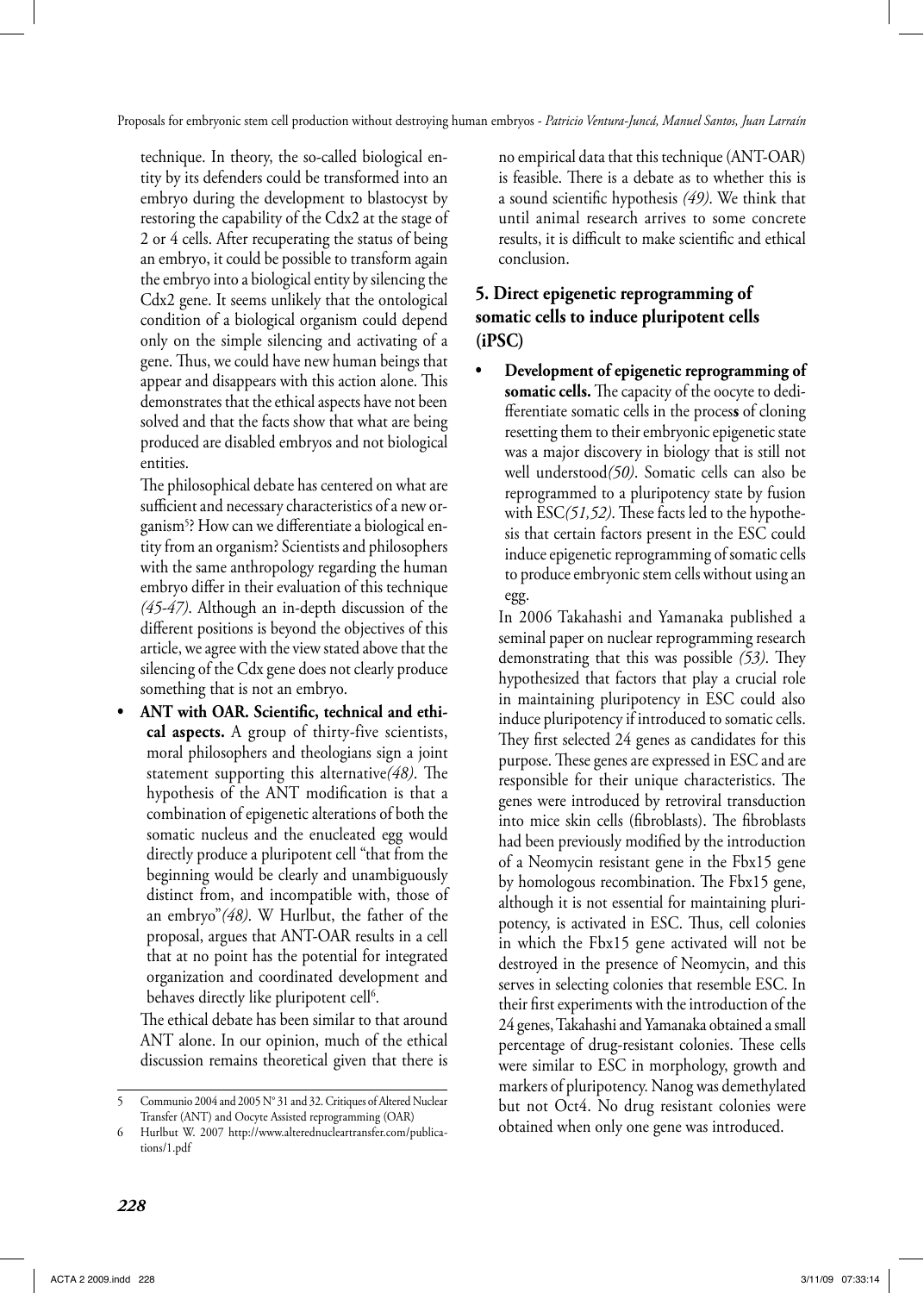Through several sequential experiments to determine which genes were essential for this reprogramming process, Takahashi and Yamanaka identified 4 genes which, when injected into skin fibroblasts, were more efficient in producing what they called induced pluripotent stem cells (iPSC). These cells demonstrated some of the typical characteristics of ESC: pluripotency markers, capacity to form teratomas and to produce fetal chimeras when injected in a mouse blastocyst. The researchers were surprised that the NANOG gene, known for its importance in maintaining pluripotency, was not one of the essential genes to produce iPSC. With the reprogramming process through the transduction of the four genes, the NANOG gene and some other endogenous genes involved in the pluripotent state of the cells were expressed, but not the endogenous Oct4 gene. This demonstrates that the introduction of the genes produces a vast modification of the transcription state of the cells. Although the cells had similar characteristics to ESC they were different in some aspects: There was some dissimilarity in gene expression and none of the fetal chimeras produced with these cells developed into an adult mouse. The epigenetic reprogramming was done first with mouse embryonic fibroblasts and then with adult mouse fibroblasts obtained from the tail-tip.

### **• Confirmation and advances in the epigenetic reprogramming of somatic cells to iPSC**

Since the publication of Takahashi and Yamanaka an impressive amount of research has been done up to the present. In June-July 2007, three papers were published reporting the production of iPSC by epigenetic reprogramming*(54-56)*. These investigations made some modifications in the technique, especially in the selection strategy. They not only confirmed the discovery made by Takahashi and Yamanaka, but also resolved some of the problems pointed out by them, such as the activation of the Oct4 endogenous gene, the generation of viable chimeras and the confirmation that the maintenance of the pluripotent state of the cells was mainly due to the activation of endogenous pluripotency genes such as Oct4, Sox2 and Nanog.

Soon afterwards, Meissner et al. *(57)* managed to select the iPSC by morphology without genetically modifying the fibroblasts, as was done in previous experiments. The use of genetically unmodified fibroblast donors eliminates a possibly harmful factor for the future use of iPSC in humans. To monitor the reprogramming process, they introduced an enhanced green fluorescent protein (GFP) marker in the Oct4 locus.

An important step forward was the production of iPSC without introducing the oncogene c-Myc*(58,59)*. It has been reported that the c-Myc gene can be reactivated in animal chimeras derived from iPSC.

The epigenetic process has also been successful with other somatic cells in mouse. Induced pluripotent stem cells have been generated from adult liver cells*(60)*, from mature B lymphocytes*(61)*, and from pancreatic βeta*(62)*. In some cases, efficiency was lower*(59)* and in others there was less tumor formation*(58)*.

Differentiation of iPSC into different types of cells had been proven in vivo (generation of teratomas and chimeras) but not in vitro. In vitro differentiation of mouse iPSC into cells of the cardiovascular and haematopoietic lineages were then achieved *(63)*. These results are promising advances in developing compatible haematopoietic and cardiovascular regenerative therapies in humans.

### **Potential of iPSC for treating diseases in animals.**

The therapeutic potential of iPSC has been tested for the first time in two recent studies. The first paper reports the correction of a mouse model with humanized sickle cell anaemia, treated with transplantation of haematopoietic progenitors obtained in vitro from autologous iPSC*(64)*.

A second investigation managed to obtain functional neural cells from mouse iPSC *(65)*. After producing a model of Parkinson's disease in a group of rats, one group was treated with the neural cells derived from iPSC and another group served as control. An improvement in the symptoms of the treated rats was observed in comparison to the control group.

### **Production of iPSC from human somatic cells.**

Takahashi, Yamanaka (2007) and their team reproduced their original work in reprogramming mouse fibroblast with the reprogramming of human skin, synovial and newborn fibroblasts*(66)*. They used the same four factors, Oct4, Sox2, Klf4 and c-Myc, introduced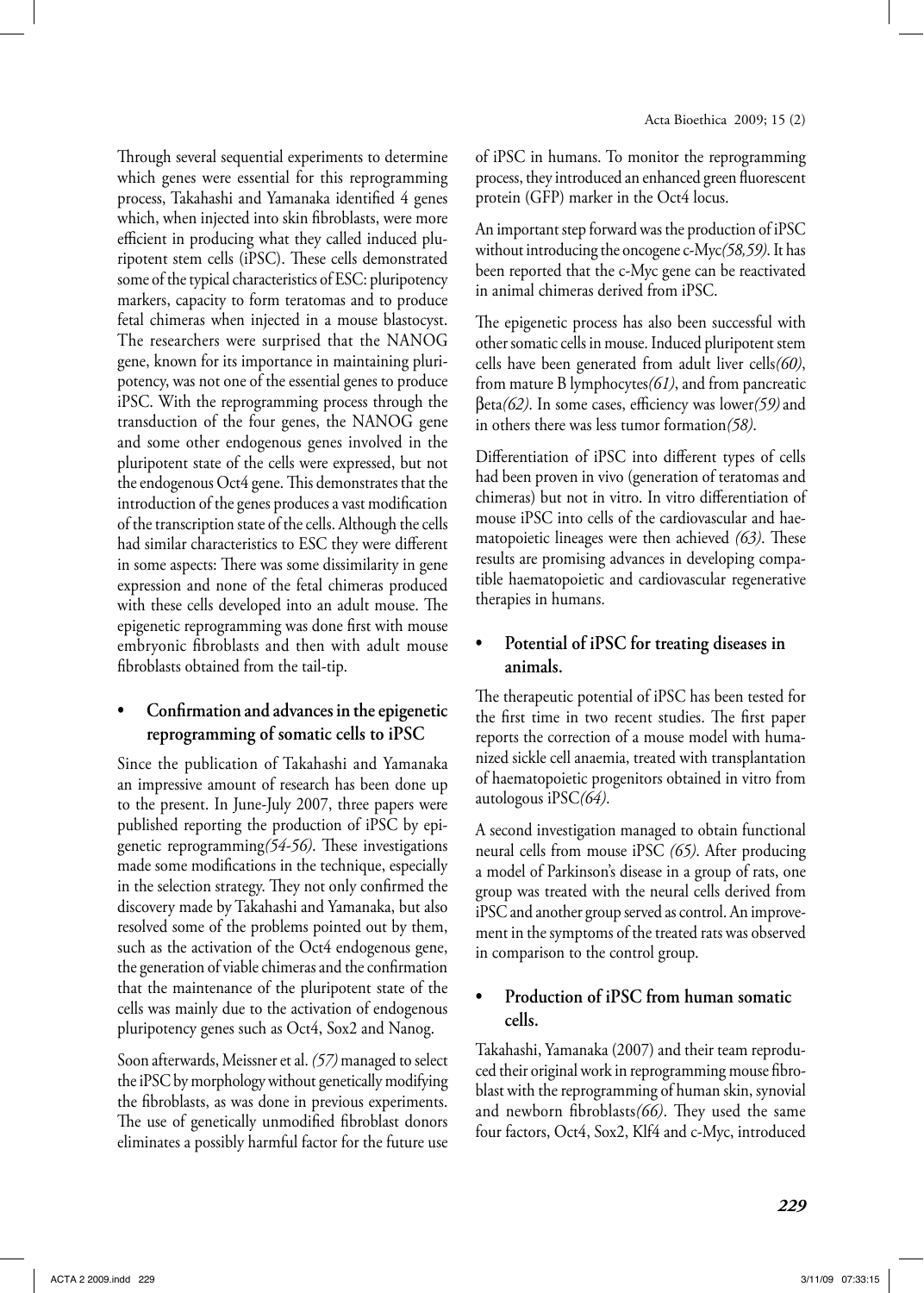to the fibroblast by retroviral infection. The authors concluded that their study opened the way to generate pluripotent stem cells that are specific to patients and diseases eliminating the risk of rejection. They argued that despite retroviral integration, human iPSC could contribute to understanding disease mechanisms and have applications in drug screening and toxicology. A second article published simultaneously achieved similar results, although in this case researchers used a different combination of transcription factors: Oct4, Sox2, Nanog and Lin28*(67)*. Two other studies from different researchers have also obtained iESC from human somatic cells with similar results as the previous first studies*(68,69)*.

Differentiation of human iPSC is an essential step for their use in therapies. Dimos et al. reported the generation of human iPSC from fibroblasts of a patient with amyotrophic lateral sclerosis (ALS). Using a similar protocol for the differentiation of ESC, they successfully managed to differentiate in vitro the iPSC into motor neurons of the type destroyed in ALS*(70)*.

Park et al have derived human iPSC from a wide range of genetic diseases(71). This is an important advance for the in vitro study of normal and pathologic development, allowing for a better understanding of the diseases and possible treatments.

#### **• Scientific and ethical considerations**

The impressive advances obtained in the reprogramming of somatic cells to a pluripotent state that seems to be identical to ESC may imply a major scientific breakthrough and the achievement of ethical consensus regarding the research and the future of regenerative medicine for complex and currently incurable diseases. However, there are still many scientific and technical aspects to overcome before it is ethically acceptable to begin clinical trials

Researchers are aware that there are some major difficulties to surmount before using reprogrammed cells for therapeutic applications in human beings. Some impediments have been surmounted: the c-myc, a known oncogene used in the first experiments has proven to be dispensable for direct reprogramming of somatic cells*(56,57)*, and the use of transgenic donors (modified fibroblasts) is not crucial for the selection of the iPSC colonies*(55)*. But there are still major concerns

- The first is the potentially harmful effects involved in the use of retroviral vector for introducing ectopic genes. Researchers are seeking alternatives that could accomplish the reprogramming of somatic cells while circumventing the introduction of genes. This is probably the most important challenge that investigators are trying to overcome.
- The second is the low efficiency of the method.
- Thirdly, there is the production of teratomas. iPSC, as ESC, can produce teratomas when implanted under the skin. Before advancing to therapeutic applications, it will be necessary to clearly demonstrate that differentiated iPSC cells do not produce tumors in hosts. Despite the production of iPSC without c-myc gene, the entire problem has not been resolved.
- Finally there is the challenge to progress in the generation of human iPSC and the need to develop consistent differentiation procedures to allow its use in regenerative medicine.

From an ethical perspective, the reprogramming of somatic cells to obtain iPSC bypasses the major problems involved in obtaining and using ESC. There is no destruction or manipulation of the embryo, nor the need for oocytes. Its potential in the treatment of a host of diseases in different areas of medicine offers the possibility of consensus for the first time between scientists and ethicists with different anthropological and ethical views. The cloning of human embryos for obtaining ESC compatible with patients for treating diseases, independent of the ethical problems involved, has less of a future than epigenetic reprogramming. It is relevant that Ian Wilmut on Novembrer 2007 decided to abandon his research into human cloning and switched to research in the line of reprogramming somatic cells to iPSC. His decision was not motivated primarily by ethical considerations so much as for practical and scientific reasons *(72)*<sup>7</sup> . Other scientists think that with the advances in this technique, the so-called human therapeutic cloning will most likely be left behind *(73)*.

For all those who recognize a human being in the human embryo, with the dignity and rights of a member of the human family, this is a major line of research that merits significant support and work. But one should be cautious in creating too much expectation of a prompt

<sup>7</sup> Telegraph Interview to Ian Wilmut, Novembrer 2007.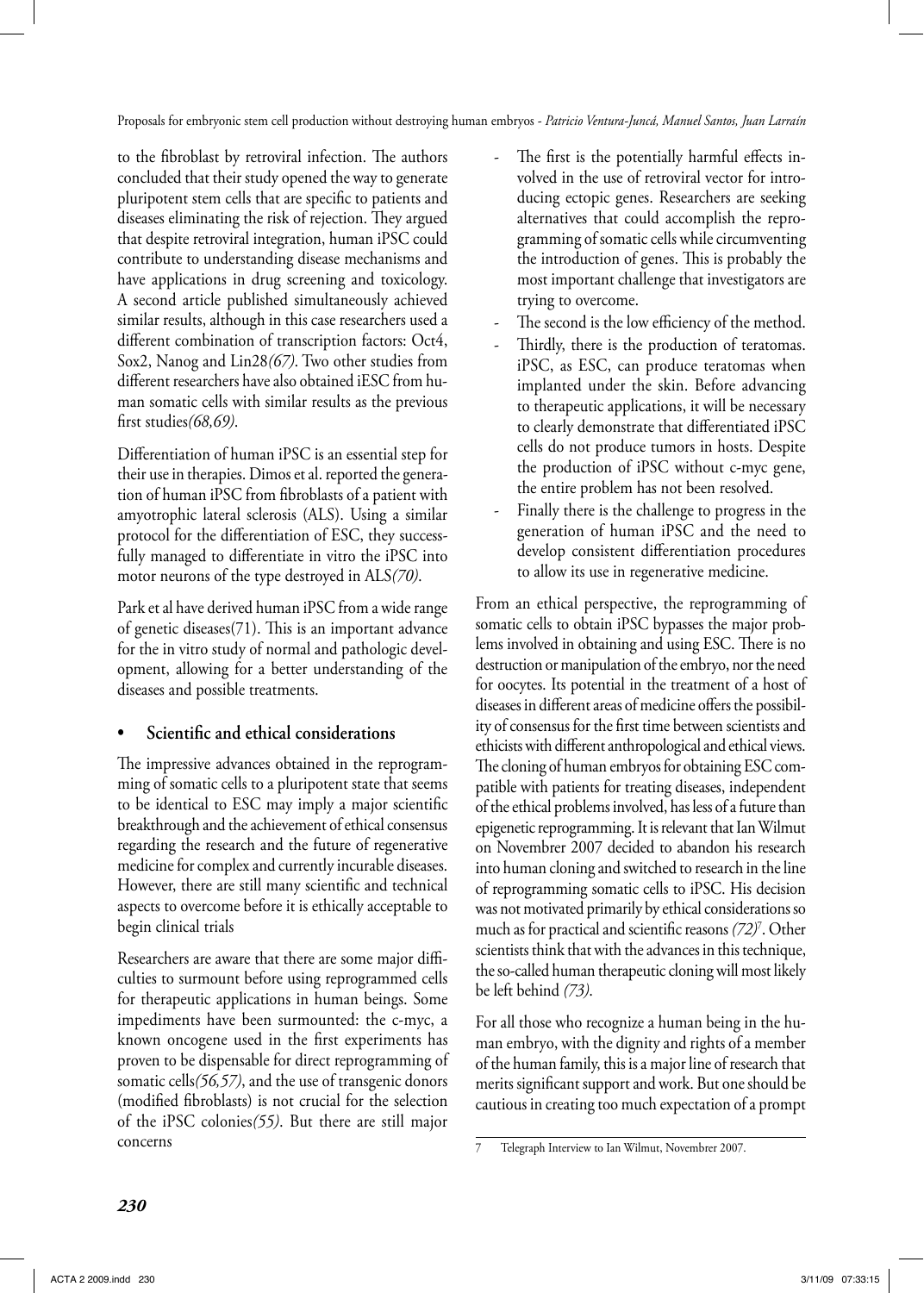application in regenerative medicine in humans. The technical and scientific problems pointed out above must be overcome.

#### **Conclusions**

The different approaches described in this paper to obtain pluripotent cells without destroying or using human embryos have been discussed from a scientific and ethical viewpoint. We think that the advances in obtaining human iPSC by direct epigenetic reprogramming is the most promising strategy for obtaining pluripotent cells without using embryos or eggs, and thus represent the closest convergence of science and ethics.

#### **References**

- 1. Scolding N. New cells from old. *The Lancet* 2001; 357(9253): 329-330.
- 2. Faggioni MP. Anthropological and ethical reflections on the production and use of embryonic stem cells. *Cell Prolif* 2008; 41 Suppl 1:71-77.
- 3. Levicar N, Pai M, Habib NA, et al. Long-term clinical results of autologous infusion of mobilized adult bone marrow derived CD34+ cells in patients with chronic liver disease. *Cell Prolif* 2008; 41 Suppl 1:115-125.
- 4. Ballen KK, King RJ, Chitphakdithai P, et al. The national marrow donor program 20 years of unrelated donor hematopoietic cell transplantation. *Biol Blood Marrow Transplant* 2008; 14(9 Suppl): 2-7.
- 5. Chung Y, Klimanskaya I, Becker S, et al. Embryonic and extra embryonic stem cell lines derived from single mouse blastomeres. *Nature* 2006; 439: 216-219.
- 6. Klimanskaya I, Chung Y, Becker S, Lu SJ, Lanza R. Human embryonic stem cell lines derived from single blastomeres. *Nature* 2006; 444(7118): 481-485.
- 7. Wakayama S, Hikichi T, Suetsugu R, et al. Efficient establishment of mouse embryonic stem cell lines from single blastomeres and polar bodies. *Stem Cells* 2007; 25(4): 986-993.
- 8. Abbott A. 'Ethical' stem-cell paper under attack. *Nature* 2006; 443(7107): 12.
- 9. Simpson JL. Medicine: blastomeres and stem cells. *Nature* 2006; 444(7118): 432-435.
- 10. Hudson KL. Embryo biopsy for stem cells: trading old problems for new. *The Hastings Center Report* 2006; 36(5): 50- 51.
- 11. Landry DW, Zucker HA. Embryonic death and the creation of human embryonic stem cells. *J Clin Invest* 2004; 114: 1184-1186.
- 12. Landry DW, Zucker HA, Sauer MV, Reznick M and Wiebe L. Hypocellularity and absence of compaction as criteria for embryonic death. *Regenerative Medicine* 2006; 1(3): 367-371.
- 13. Zhang X, Stojkovic P, Przyborski S, et al. Derivation of human embryonic stem cells from developing and arrested embryos. *Stem Cells* 2006; 24(12): 2669-2676.
- 14. Pearson H, Abbott A. Stem cells derived from 'dead' human embryo. *Nature* 2006; 443(7110): 376-377.
- 15. Lerou PH, Yabuuchi A, Huo H, Takeuchi A, Shea J, Cimini T, Ince TA, Ginsburg E, Racowsky C, Daley GQ. Human embryonic stem cell derivation from poor-quality embryos. *Nat Biotechnol* 2008; 26(2): 212-214.
- 16. Kim K, Lerou P, Yabuuchi, A et al. Histocompatible Embryonic Stem Cells by Parthenogenesis. *Science* 2007; 315(5811): 482-486.
- 17. Balakier H, Tarkowski AK. Diploid parthenogenetic mouse embryos produced by heat-shock and Cytochalasin. *B J. Embryol. Exp. Morphol* 1976; 35: 25-39.
- 18. Kubiak J, Paldi A, Weber M, Maro B. Genetically identical parthenogenetic mouse embryos produced by inhibition of the first meiotic cleavage with cytochalasin D. *Development* 1991; 111: 763-769.
- 19. Cibelli JB, Cunniff K, Vrana KE. Embryonic Stem Cells from Parthenotes. *Methods in Enzymology* 2006; 418: 117- 135.
- 20. Brevini TAI, Gandolfi F. Parthenotes as a source of embryonic stem cells. *Cell Prolif* 2008; 41(1): 20-30.
- 21. Kaufman MH, Robertson EJ, Handyside AH, Evans MJ. Establishment of pluripotential cell lines from haploid mouse embryos. *J Embryol Exp Morphol* 1983; 73: 249-261.
- 22. Cibelli JB, Grant KA, Chapman KB, et al. Parthenogenetic stem cells in nonhuman primates. *Science* 2002; 295: 819.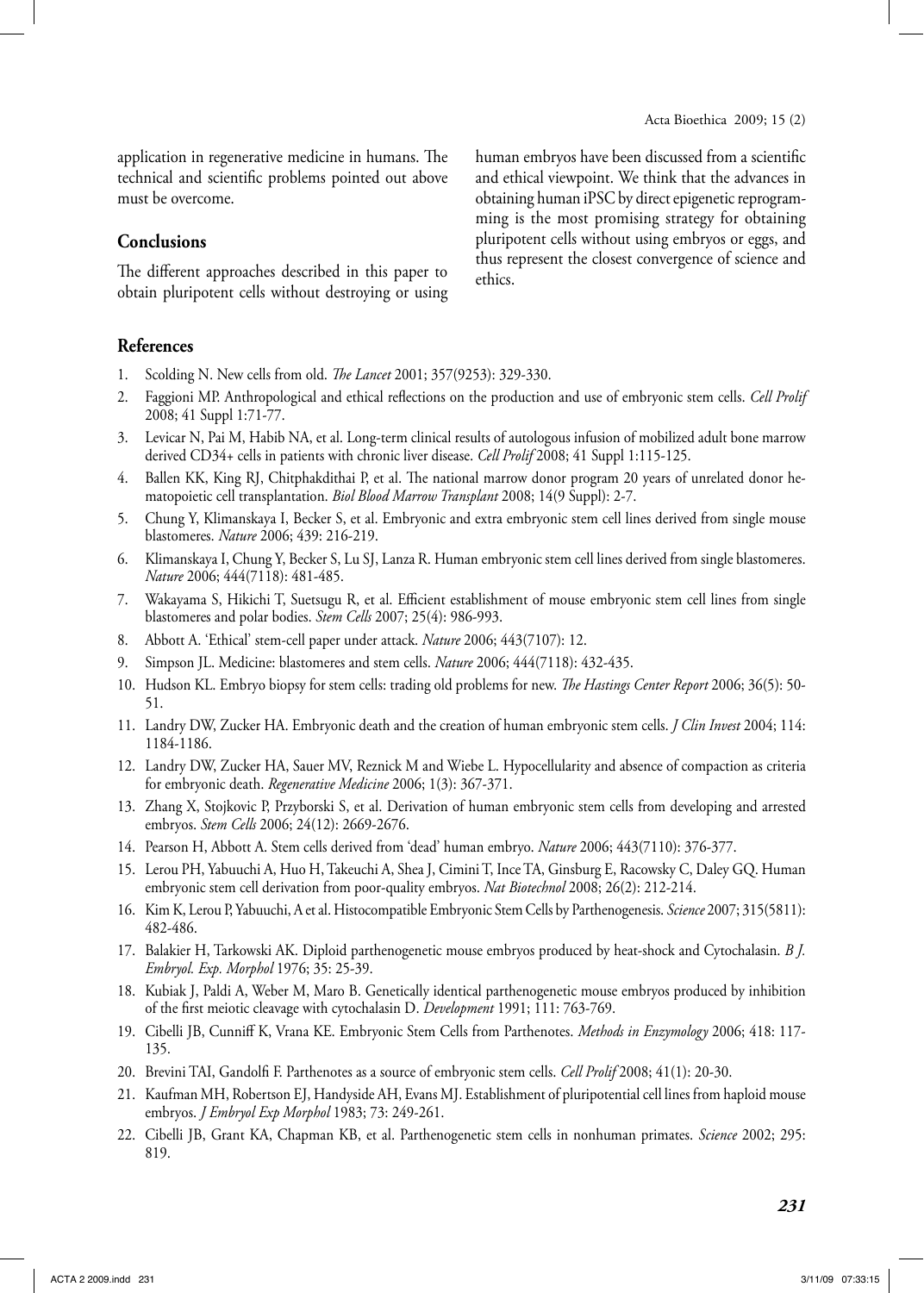- 23. Dighe V, Clepper L, Pedersen D, et al. Heterozygous embryonic stem cell lines derived from nonhuman primate parthenotes. *Stem Cells* 2008; 26(3): 756-766.
- 24. Fang ZF, Gai H, Huang YZ, Li SG, et al. Rabbit embryonic stem cell lines derived from fertilized, parthenogenetic or somatic cell nuclear transfer embryos. *Exp Cell Res* 2006; 312: 3669-3682.
- 25. Wang S, Tang X, Niu Y, Chen H, et al. Generation and characterization of rabbit embryonic stem cells. *Stem Cells* 2006; 25: 481-489
- 26. Lee ST, Choi MH, Lee EJ, et al. Establishment of autologous embryonic stem cells derived from preantral follicle culture and oocyte parthenogenesis. *Fertil Steril* 2007; 88(4S): 1193-1203.
- 27. Ju JY, Park YC, Gupta MK, Uhm SJ, et al. Establishment of stem cell lines from nuclear transferred and parhenogenetically activated mouse oocytes for therapeutic cloning. *Fertil Steril* 2008; 89(5 Suppl): 1314-1323.
- 28. Revazova ES, Turovets NA, Kochetkova OD, et al. Patient-specific stem cell lines derived from human parthenogenetic blastocysts. *Cloning Stem Cells* 2007; 9(3): 432-449.
- 29. Revazova ES, Turovets NA, Kochetkova OD, et al. HLA Homozygous Stem Cell Lines Derived from Human Parthenogenetic Blastocysts. *Cloning Stem Cells* 2008; 10(1): 11-24.
- 30. Mai Q, Yu Y, Li T, Wang L, et al. Derivation of human embryonic stem cell lines from parthenogenetic blastocysts. *Cell Res* 2007; 17(12): 1008-1019.
- 31. Brevini TA, Gandolfi F. Parthenotes as a source of embryonic stem cells. *Cell Prolif* 2008; 41(Suppl 1): 20-30.
- 32. Vogel G. Origin of Hwang's Stem Cell Line Explained. Science NOW, Daily News, 2 August 2007.
- 33. Watt H. Embryos and pseudoembryos: parthenotes, reprogrammed oocytes and headless clones. *J Med Ethics* 2007; 33(9): 554-556.
- 34. Marshall VS, Wilton LJ, Moore HD. Parthenogenetic activation of marmoset (Callithrix jacchus) oocytes and the development of marmoset parthenogenones in vitro and in vivo. *Biol Reprod* 1998; 59(6): 1491-1497.
- 35. Kure-bayashi S, Miyake M, Okada K, et al. Successful implantation of in vitro-matured, electro-activated oocytes in the pig. *Theriogenology* 2000; 53(5): 1105-1119.
- 36. Rao M, Maureen, Condic LM. Alternative Sources of Pluripotent Stem Cells: Scientific Solutions to an Ethical Dilemma. *Stem Cells and Development* 2008; 17(1): 1-10.
- 37. Cyranoski D. Activated eggs offer route to stem cells. *Nature* 2007; 448(7150): 116.
- 38. The President's Council on Bioethics. *Alternative sources of human pluripotent stem cells. A White Paper*. Washington, DC: The President's Council on Bioethics: 2005.
- 39. Hurlbut WB. Altered nuclear transfer as a morally acceptable means for the procurement of human embryonic stem cells. *Perspect Biol Med* 2005; 48(2): 211-228.
- 40. Deb K, Sivaguru M, Yong HY, Roberts RM. Cdx2 gene expression and trophectoderm lineage specification in mouse embryos. *Science* 2006; 311: 992.
- 41. Roberts RM, Sivaguru M, Yong HY. Retraction. *Science* 2007; 317(5837): 450.
- 42. Torres-Padilla ME, Parfitt DE, Kouzarides T, Zernicka-Goetz M. Histone arginine methylation regulates pluripotency in the early mouse embryo. *Nature* 2007; 445(7124): 214-218.
- 43. Meissner A, Jaenisch R. Generation of nuclear transfer-derived pluripotent ES cells from cloned Cdx2-deficient blastocysts. *Nature* 2006; 439(7073): 212-215.
- 44. Chawengsaksophak K, James R, Hammond VE, et al. Homeosis and intestinal tumours in Cdx2 mutant mice. Homeosis and intestinal tumours in Cdx2 mutant mice. *Nature* 1997; 386(6620): 84-87.
- 45. Colombo R. Altered Nuclear Transfer as an Alternative Way to Human Embryonic Stem Cells: Biological and Moral Notes. *Communio* 2004; 31: 645-648.
- 46. Austriaco NPG. The Moral Case for ANT-Derived Pluripotent Stem Cell Lines. *National Catholic Bioethics Quarterly* 2006; 6(3): 517-537.
- 47. Hurlbut WB, George RP, Grompe M. Seeking consensus: a clarification and defense of altered nuclear transfer. *The Hastings Center Report* 2006; 36(5): 42-50.
- 48. Arkes H, Austriaco NP, Berg T, et al. Production of Pluripotent Stem Cells by Oocyte Assisted Reprogramming Joint Statement. *National Catholic Bioethics Quarterly* 2005; 5(3): 579-583.
- 49. Byrnes WM. The flawed scientific basis of the altered nuclear transfer-oocyte assisted reprogramming (ANT-OAR) proposal. *Stem Cell Rev* 2007; 3(1): 60-65.

*232*